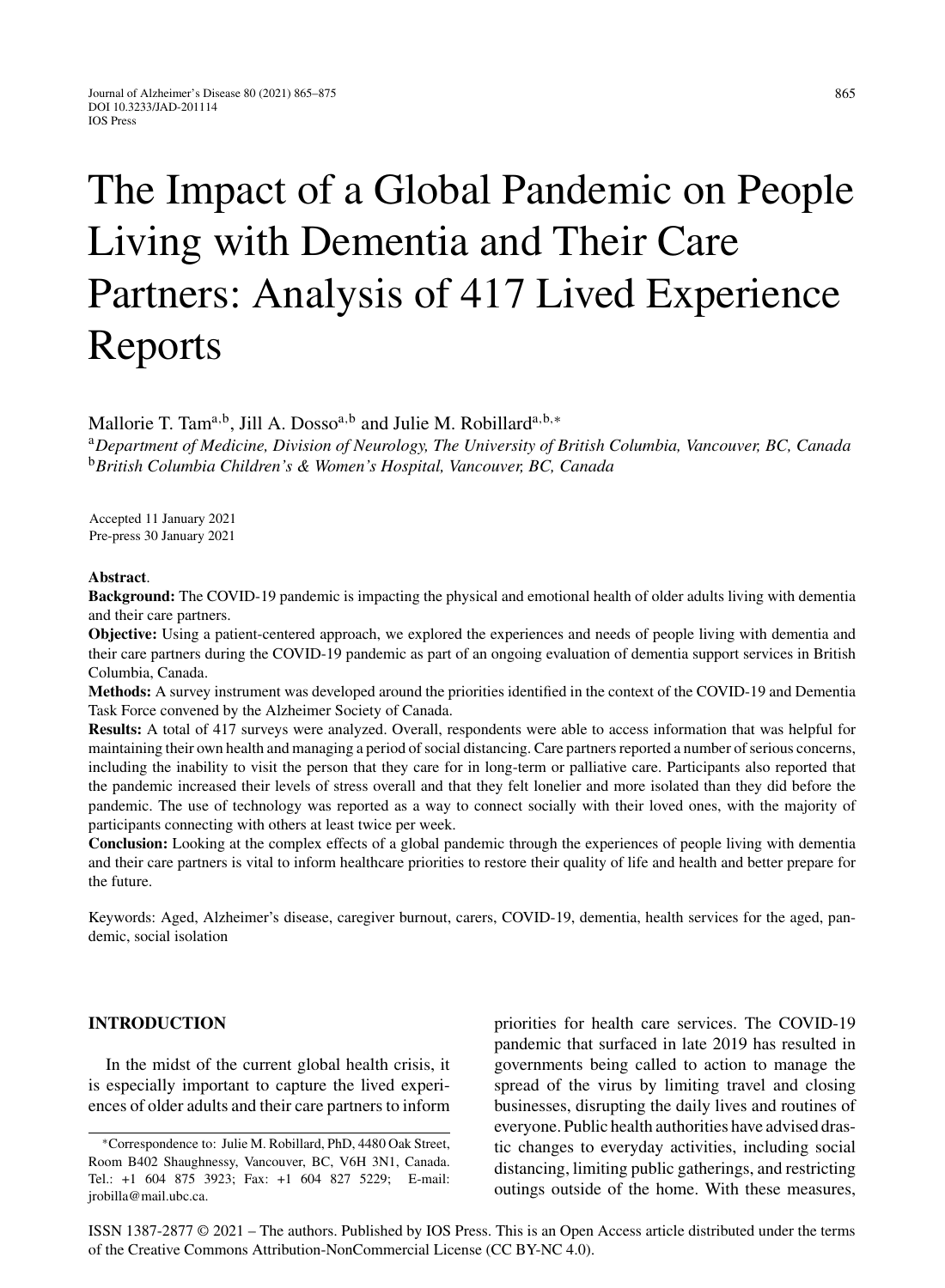there is an urgent need to focus on restoring and improving the quality of life and health outcomes for all people, particularly those who are vulnerable.

The COVID-19 pandemic has had important negative consequences for the lives of older adults as the virus has a significant impact on their physical and emotional health. According to the World Health Organization (WHO), older adults are at a greater risk of severe illness if they contract COVID-19 due to "physiological changes that come with ageing and potential underlying health conditions" [1]. The Centers for Disease Control and Prevention (CDC) reported that to date, 8 out of 10 COVID-19 related deaths in the United States have been among adults aged 65 years and older [2]. For the province of British Columbia in Canada, where the present study was conducted, the first confirmed case was reported on January 26, 2020, and a provincial state of emergency was declared March 18, 2020 [3]. Additional risk factors included being over the age of 50, male, or having at least one chronic condition [4]. In addition, older adults living in long-term care facilities are at a higher risk for adverse outcomes due to their close proximity to others [5] and daily care needs [6]. With new regulations that have been implemented rapidly with limited preparation time, daily routines and activities have had to quickly adapt, especially for people living with dementia and their care partners. People living with dementia may be more restricted and confined within the home without opportunities to step out to get groceries, attend regular health care services, receive home care support, or access community supports and social networks. As in-person support has been temporarily suspended or transitioned to a virtual setting, for many the only option for social connectedness has been through the use of technology such as video calls, where available. In addition, families and care partners may encounter challenges in caring for a loved one living with dementia, such the inability to physically see their loved ones in a long-term care home.

This new and rapidly evolving context is leading to important ethical and social issues in dementia care. The rising rate of infected individuals puts a strain on the number of available hospital beds, ICU bed, and ventilators [7, 8], as well as available doctors and nurses to provide care if they become ill or quarantined [9]. Concerns have also been raised regarding the allocation of resources including vaccines and therapies to combat the virus [8, 10]. Social isolation and feelings of loneliness have been reported in older adults due to factors such as bereavement and living alone [11], which puts them at a greater risk of poor physical and mental health, higher mortality, and dementia [12]. With the extreme measures implemented as a result of the ongoing global pandemic, the well-being of people living with dementia and their care partners is of increased concern. For people living with dementia, whether at home or in longterm care facilities, they may feel heightened levels of loneliness as families and care partners are kept from visiting [13]. Beyond loneliness, limitations on visits also impact representation and advocacy for this population, with important negative consequences, such as instances where residents of long-term care facilities have been treated with potential pharmaceutical interventions without their consent [14]. As for care partners who are practicing social distancing, they may develop unhealthy coping habits due to isolation.

The impact of COVID-19 and associated health policies on individuals living with dementia is the subject of active research, including investigations of effects on neuropsychiatric symptoms [15], possible biological interactions between COVID-19 and Alzheimer's disease [16], access to COVID-19 treatment for dementia patients [17], and actions that might mitigate harm to this group [18]. However, patient and provider perspectives on healthcare decisions often differ [19]. Therefore, it is important to develop pandemic-specific dementia services together with the populations who will use them: individuals with a lived experience of dementia and their care partners. As part of an ongoing evaluation of dementia support services in British Columbia, Canada, we aimed to better understand the experiences and needs of people living with dementia and their care partners during the COVID-19 pandemic.

## **METHODS**

All study protocols were approved by the University of British Columbia Behavioural Research Ethics Board. In close collaboration with Alzheimer Society of British Columbia, a survey instrument was developed for both people living with dementia and their care partners around the priorities identified in the context of the COVID-19 and Dementia Task Force convened by the Alzheimer Society of Canada [20].

The survey was piloted by the research team and persons with lived experience of dementia and refined before launching using Qualtrics survey software on June 8, 2020. Participants were recruited from the Alzheimer Society of B.C. as well as through relevant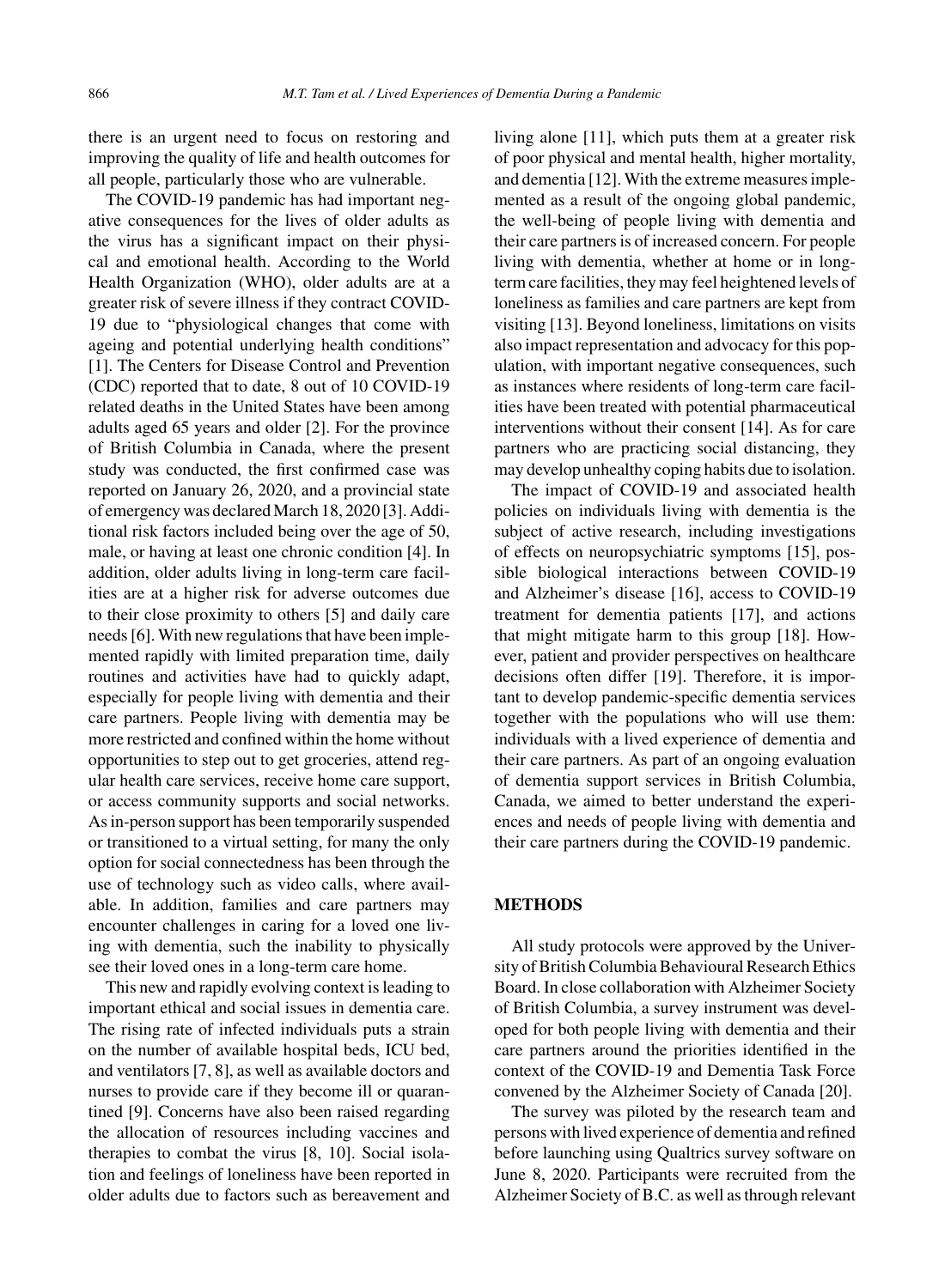Twitter accounts. Inclusion criteria for participation in the survey were: 1) the ability to read and write English, 2) aged 19 or older, 3) self-identifies as having lived experience of dementia or is in a care partner role for someone living with dementia.

Consent was obtained on the landing page of the survey and in line with COVID-19-specific research ethics protocols, participants were informed that the survey consisted of questions regarding the COVID-19 pandemic and were asked not to consent if they did not wish to answer questions about the pandemic. The survey instruments included questions around the following themes: 1) information and resource needs, 2) caring for someone living with dementia during the COVID-19 pandemic (specific to care partner surveys), 3) mental health and well-being needs, 4) the use of technology for social connection during the pandemic.

Responses for a participant were excluded from analysis if respondents responded to fewer than three content (i.e., non-demographic) questions. Survey data were visualized using the ggplot2 package in RStudio software [21]. Where indicated in the results, for simplicity of visualizations we sometimes collapsed responses on 5- and 7-point scales into three bins (e.g., a scale ranging from strongly disagree to strongly agree collapsed down to three bins: disagree, neither agree nor disagree, and agree).

## **RESULTS**

## *Sample*

A total of 498 participant surveys were collected between June 8, 2020 and August 19, 2020. From these,  $n = 81$  were excluded for failing to respond to at least three content (i.e., non-demographic) questions, resulting in a final sample of 395 care partners and 22 individuals with lived experiences of dementia. In addition, all responses were read by the research team to ensure their relevance to the study. Where percentages are reported below for both groups, the order is as follows: (care partners, persons living with dementia).

### *Participant information*

Respondents ranged from their twenties to their eighties, with the largest group in both cohorts (persons with lived experience of dementia and care partners) being those in their seventies (Fig. 1).



Fig. 1. Age of survey respondents (when reported).

The care partner sample was primarily female (310 women and 84 men) while the lived experience sample was evenly split between male and female subjects  $(n=11 \text{ each})$ . The majority of respondents across both groups were White/Caucasian (*n* = 376), with some respondents identifying as Chinese  $(n=15)$ , Indigenous Canadian or Native American (*n* = 3), and Japanese  $(n=3)$ .

## *Information and resource needs*

The most common sources of COVID-19 specific information that participants reported using were news on television (68% and 77% of care partner and live experience respondents, respectively), news websites (65%, 77%), the British Columbia Ministry of Health (56%, 41%), family and friends (29%, 41%) (Fig. 2).

Participants were asked about the relevance of the information that they accessed (Fig. 3). A majority of respondents somewhat agreed, agreed, or strongly agreed that the information that they had been able to access information was helpful to them in maintaining their own health (74% of care partners, 86% of the lived experience group), and that they had been able to access information helpful for maintaining a period of social distancing (70%, 77%). The care partner group was less likely than the lived experience group to agree that they had been able to access information helpful for maintaining a period of social distancing (44% versus 63%). When asked about the impact of pandemic-specific information,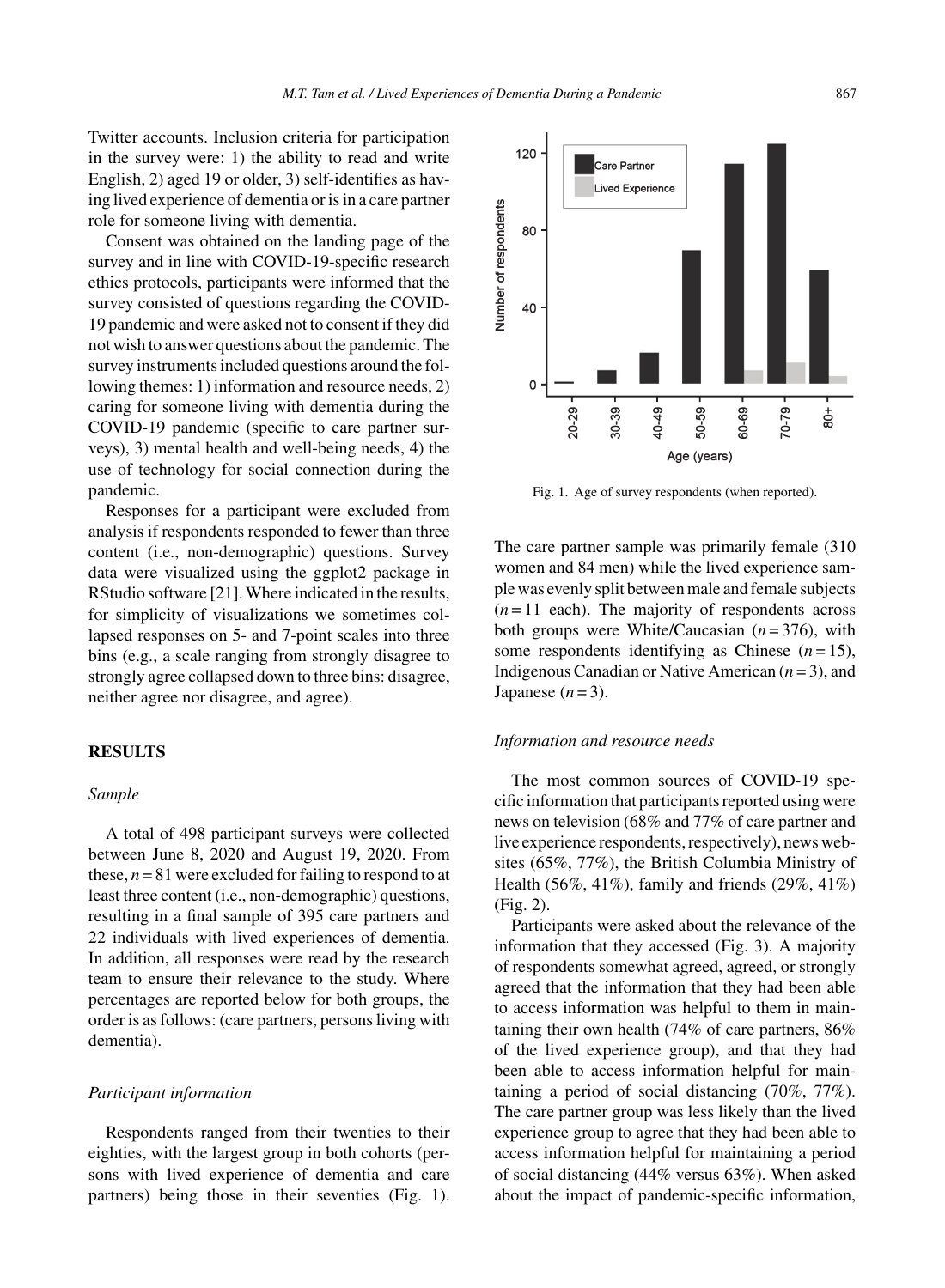

Fig. 2. Responses to the question "Where have you been getting information about the COVID-19 pandemic?".



Fig. 3. Percentage of responses that indicated agreement with information access questions.

respondents indicated that, overall, they found this information somewhat or very stressful (29%, 23%), neither stressful nor reassuring (23%, 23%), or somewhat or very reassuring (48%, 54%).

Access to dementia-specific information was important for care partners (Fig. 4). Over half of care partners agreed that they had been able to access information that was helpful in maintaining the health of the person living with dementia that they cared for (62%), that they had been able to access find information specific to their needs as a care partner (56%) and that they had been able to access information that was helpful in doing so during a pandemic (48%).

We also asked participants about additional information that they might like to receive. Care partners prioritized learning about care options including long-term care (37%), respite care (37%), self-care (33%), and home care (32%) The lived experience group expressed most interest in receiving additional information about self-care (50%), followed by care options like long-term care (23%), respite care (18%), and home care (14%). The two most popular formats to receive such information were written format. e.g.. email (77%, 86%) and via online dementia education webinar (29%, 50%).

# *Concerns around caring for someone living with dementia*

We collected responses from care partners caring for individuals across dementia stages (early stage/managing independently: 9%, middle stage/requiring moderate support: 46%, late stage/dependent on support: 40%). Respondents were engaged in a number of different care arrangements, including being the only carer (46%), receiving support within the home (13%), caring for an individual in long-term care (27%), and caring for someone receiving palliative care  $(1\%; n=2)$ . These care partners were asked a series of questions in the survey regarding their caregiving-specific concerns during the pandemic. Note that some questions were not posed to all groups (e.g., only those who indicated receiving home care were asked about changing availability of home care).

Across care situations, there were a number of items of high concern (Fig. 5). These included, in order of importance: not being able to visit the person that they care for in long-term or palliative care (98% of all respondents, pooled across relevant groups), the person they cared for being infected with COVID-19 (90%), access to therapy and/or a vaccine for COVID-19 in the future (90%), the possibility that care staff might bring the virus into their homes (87%), reductions in home care support (86%), that the person they care for might have difficulty understanding the virus or social distancing recommendations (85%), changing levels of care available (83%), the possibility of becoming infected themselves (80%), increased responsibilities as a care partner (80%), availability of hospital resources for people living with dementia (75%), being responsible for new home care tasks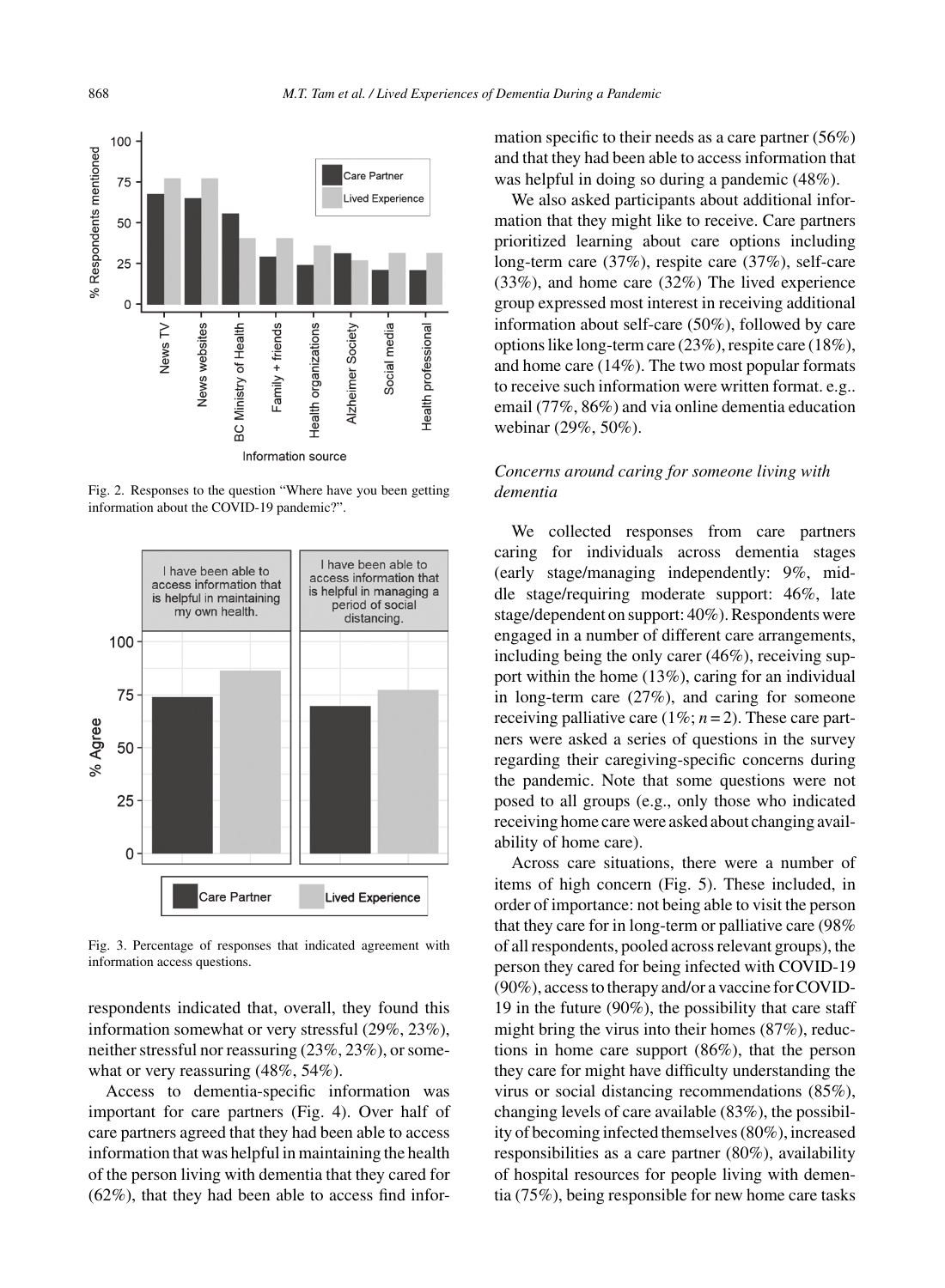

Fig. 4. Responses to items about the helpfulness of information that respondents had accessed.

as a result of the pandemic (64%), not being able to connect with care teams (59%), developing unhealthy habits themselves during COVID-19 (50%), and not being present with the person they care for at the time of their death (one of the  $n=2$  palliative care partners). Access to physical resources like medical and household supplies and adequate financial support were also concerns for 33–41% of care partners. An additional theme that emerged from respondents' free-form comments was an inability to take a break from providing care.

#### *Mental health and well-being needs*

The pandemic and resulting public health recommendations in place had an impact on the participants' well-being (Fig. 6). The majority of both groups agreed or strongly agreed that the pandemic had increased their stress overall (58%, 62%). Fewer than half felt that they had been able to manage their stress (34%, 38%).

Respondents engaged in a number of activities in order to manage their stress and maintain their wellbeing, including talking to friends and family (84%, 77%), walking around the neighborhood (68%, 86%), watching TV (60%, 59%), engaging in household work (64%, 55%), using the internet (60%, 50%), and exercising (51%, 55%).

A 3-item short scale on loneliness was adapted from Hughes et al. and included in the survey [22] (Fig. 7). In addition to the stress they were experiencing, the majority of participants reported that some of the time or often they felt isolated (74%, 81%), left out (63%, 81%), and lacking companionship (70%, 76%). When comparing their current level of isolation to their feelings before the COVID-19

pandemic, most reported feeling more isolated or somewhat more isolated (89%, 83%).

## *Technology and social connection*

As a result of social and physical distancing to prevent the spread of the virus, many people had to quickly adapt and transition to a virtual setting for social connection. The majority (86%, 95%) reported that they had been able to socialize and connect with other people during the pandemic. They did so via cell phone or smartphone (66%, 68%), in person (58%, 68%), via devices like laptops and tablets (73%, 59%), and home phones (63%, 55%).

In terms of frequency of social connection, the majority of participants (79%, 75%) reported that such connections occurred at least twice per week (Fig. 8). However, 8% of care partners and 15% of those with lived experiences of dementia reported connecting with others less than once per week.

In terms of the quality of technology-mediated interactions, 19% of care partners and 36% of the lived experience group reported that using technology to connect with others felt the same as interacting with them in person. However, many reported that they felt comfortable using technology to connect with others (65%, 68%), and many indicated that they were interested in learning more about using technology in this way (32%, 50%).

A majority of respondents reported using technology to connect with other during the pandemic without technical issues (58%, 55%). When issues did come up, they included problems logging in (5%, 36%), issues with sound (11%, 23%), not being familiar with how the technology worked (11%, 23%), issues with video (9%, 23%), internet quality (13%,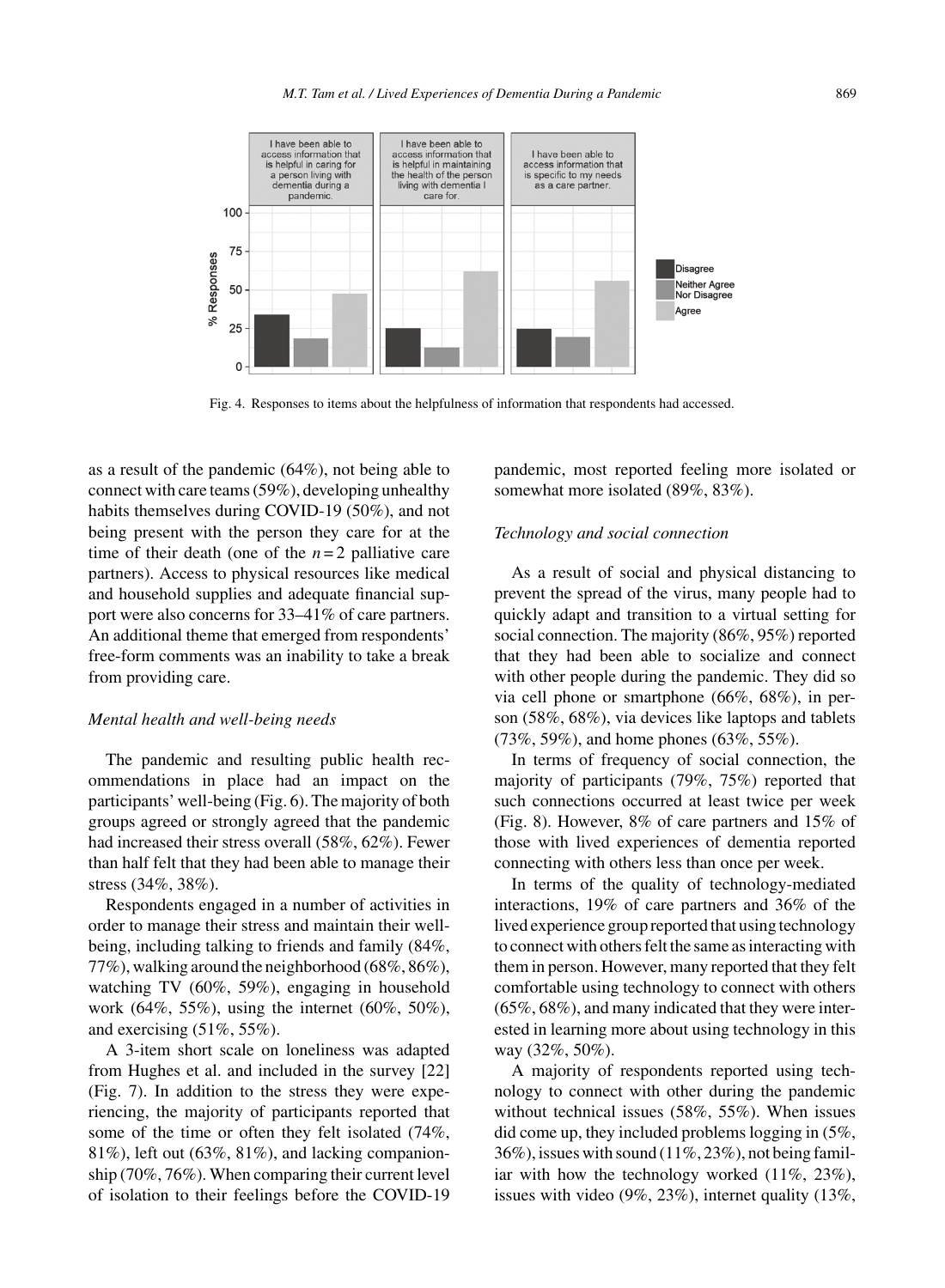

Fig. 5. Care partner responses about their pandemic-related concerns.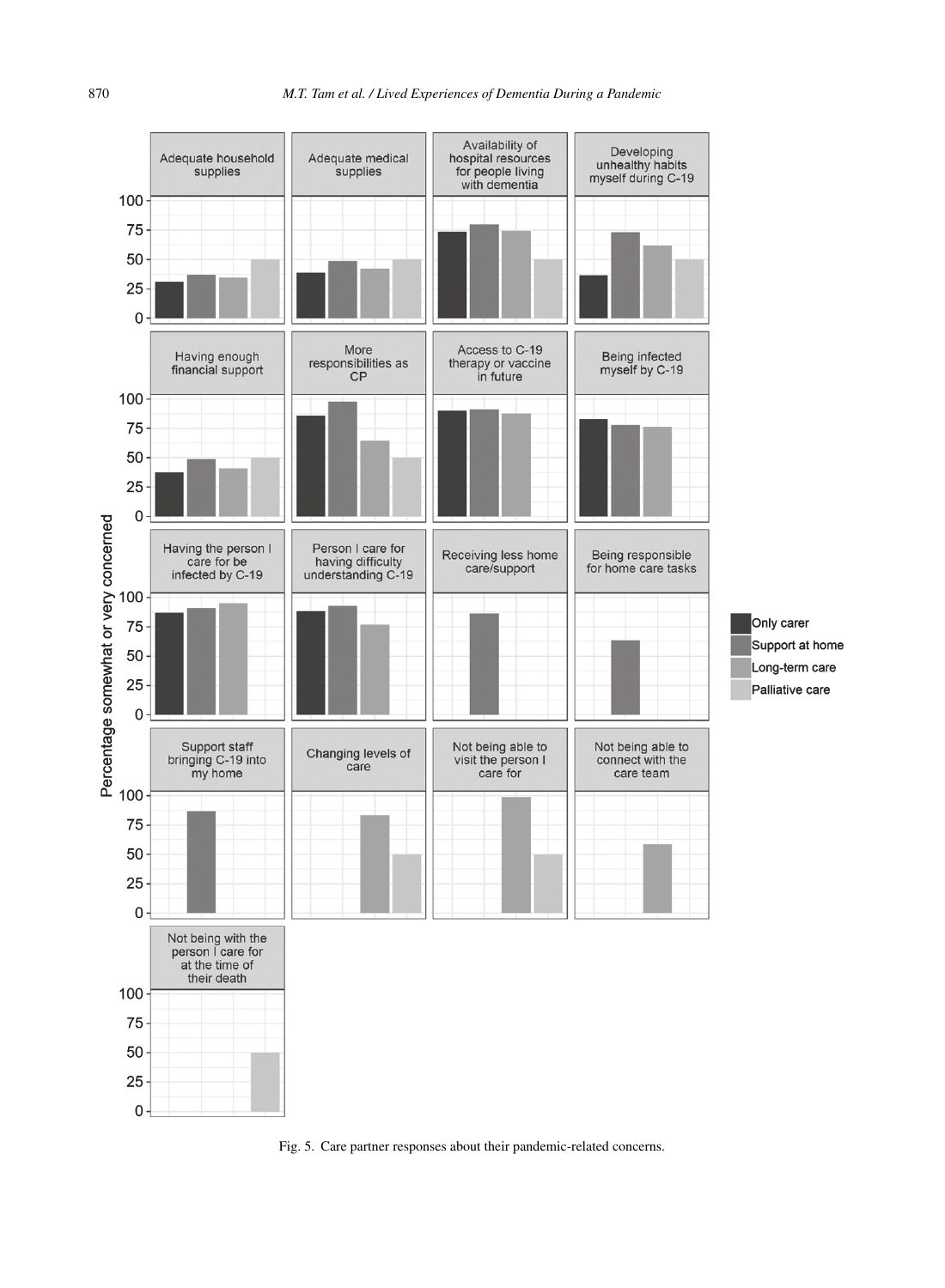

Fig. 6. Responses to items about stress and stress management during the pandemic.

9%), privacy concerns (10%, 5%), and battery issues (1%, 9%) (Fig. 9).

## **DISCUSSION**

The findings from this provincial survey highlight the impact of the global pandemic on people living with dementia and their families and care partners. This survey outlined several actionable priorities for this population surrounding additional information resources, specific concerns that arise for caregivers during the pandemic, and insight to their mental health and well-being needs with a focus on social connection and isolation during this time.

Respondents looked to a number of sources for information about the COVID-19 virus. While the majority of participants were able to access information about the pandemic, many reported that the information they found was stressful. The need for additional information also differed between the two groups we contacted; care partners wanted more information about care resources while people living with dementia were interested in learning more about self-care. This provides an opportunity to improve the access to quality information around the pandemic and highlights the significance of learning from the perspectives of those with lived experience. In the age of social media and the internet, many people often have access to misinformation that can be simultaneously circulated with information from reliable sources. There has been a rapid increase of misinformation on social media platforms such as Twitter regarding medical details and treatment of the virus [23–26]. By learning where people find their information, it provides better insight into the sources that they may personally deem credible. From this, it is important that high quality, evidence-based information is delivered through the different channels that people are already using. In addition, disseminating information to the dementia community requires efforts from advocacy originations and health care practitioners to tackle existing fake information and support accurate understanding in these populations [25].

We also identified care partners' main concerns during the COVID-19 pandemic. These reports can be instructive for directing healthcare resources. Overall, care partners had a high level of concern across all areas, as many were worried about having to take on new additional tasks in their role. Some reported burnout and needing time to take a break,



Fig. 7. Responses to items on the loneliness scale.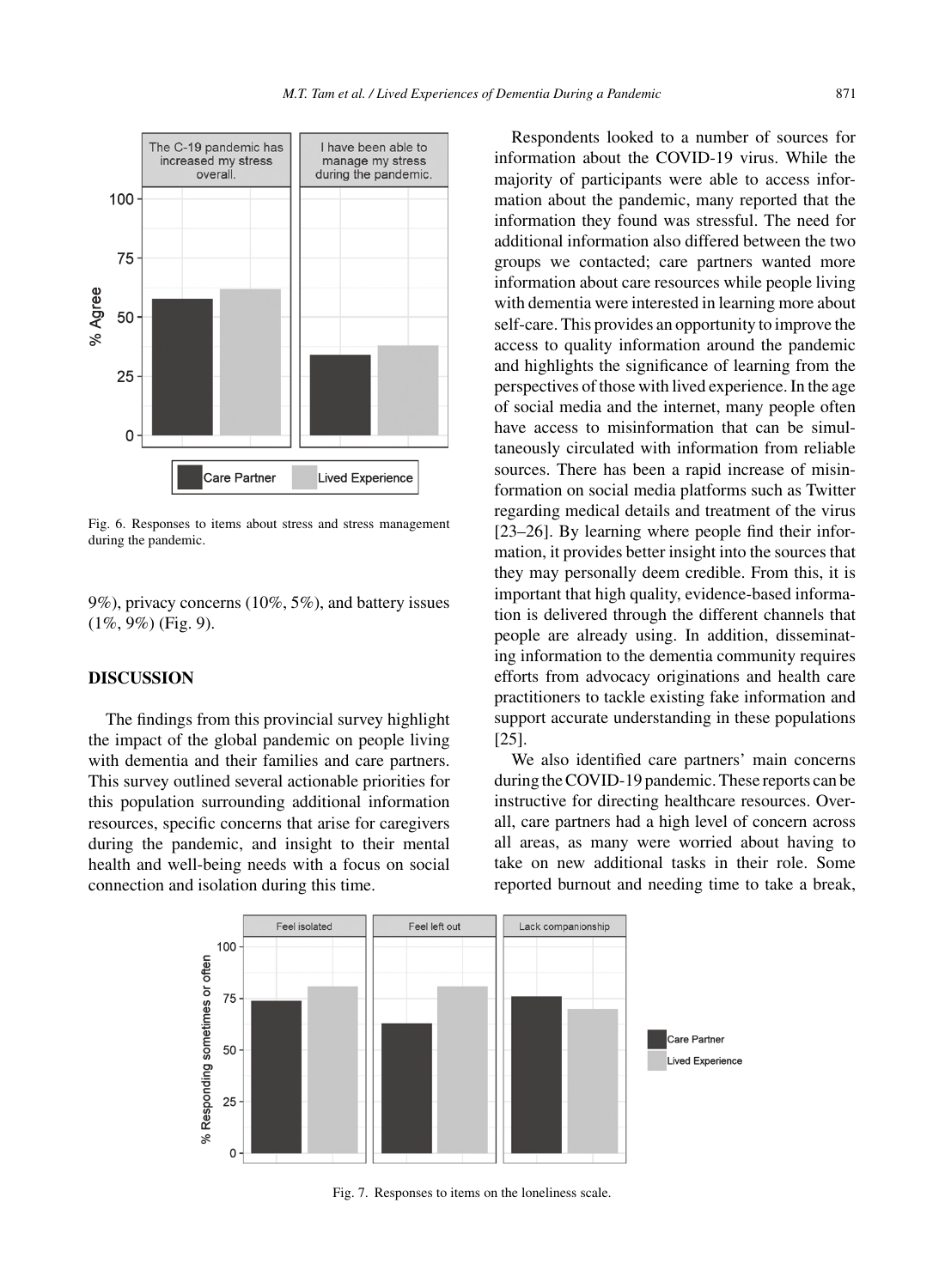

Fig. 8. Frequency of social connection.



Fig. 9. Technical issues reported by participants.

and for others their main concerns included the ability to visit the person that they care for in long-term or palliative care, and the possibility of people living with dementia being infected with the virus. They furthermore reported a need for attention to be directed towards resource allocation whether it is for a future vaccine, emergency hospital beds and ventilators, or treatment of the virus. The ongoing pandemic has prompted important efforts in examining ethical resource allocation, with a focus on excluding demographic factors such as age in these decisions [27, 28]. Smith et al. emphasize the ethical issues in distributing scarce health resources during a pandemic, arguing that individuals with

dementia should be treated under the same frameworks as those with other health conditions [8]. The authors offer principles to consider such as basing decisions for lifesaving resources around individual characteristics, providing people with dementia with the opportunity to express their goals around care, and engaging those with lived experience of dementia in developing protocols for allocation of scarce resources [8]. Applying the ethical value of maximizing benefits in the context of the COVID-19 pandemic should be aimed at saving the most lives and ensuring the improvement of an individuals' prognosis [7, 8].

Feelings of isolation and a lack of companionship were apparent during a time where social distancing was rigorously enforced. We found that care partners were more stressed and less able to manage their well-being during the pandemic compared to the period beforehand, despite many reporting the use of stress reduction techniques. The presence of social support systems and engaging in social connection are therefore crucial during this time to maintain the mental well-being of people living with dementia and their care partners. While we found that both groups were socially connecting with others using technology, they reported that these connections did not feel the same as they would connecting in person. As technology was widely used as a source of social connection, there is a need to understand the barriers in its utilization. The primary issues reported by our respondents were internet quality, video and audio issues, and difficulty remembering login information. These findings are similar to those of Emanuel et al. who found that there were concerns around internet connections and the limited capabilities of older adults using the technology when engaged in a virtual delivery of care with health care providers [7]. This study did not include the exploration of the specific applications and programs that participants used, which could have contributed of the issues that were reported. However, to participate in this study, all participants successfully accessed and completed the online survey, which likely reflects a certain degree of baseline technical competence. All findings, particularly the result that the majority of participants did not report technical issues when connecting with others, should be interpreted in light of this fact. Identifying and addressing technological barriers for older adults will allow the full potential of social technology to be unlocked for this population for both social connection and access to care resources.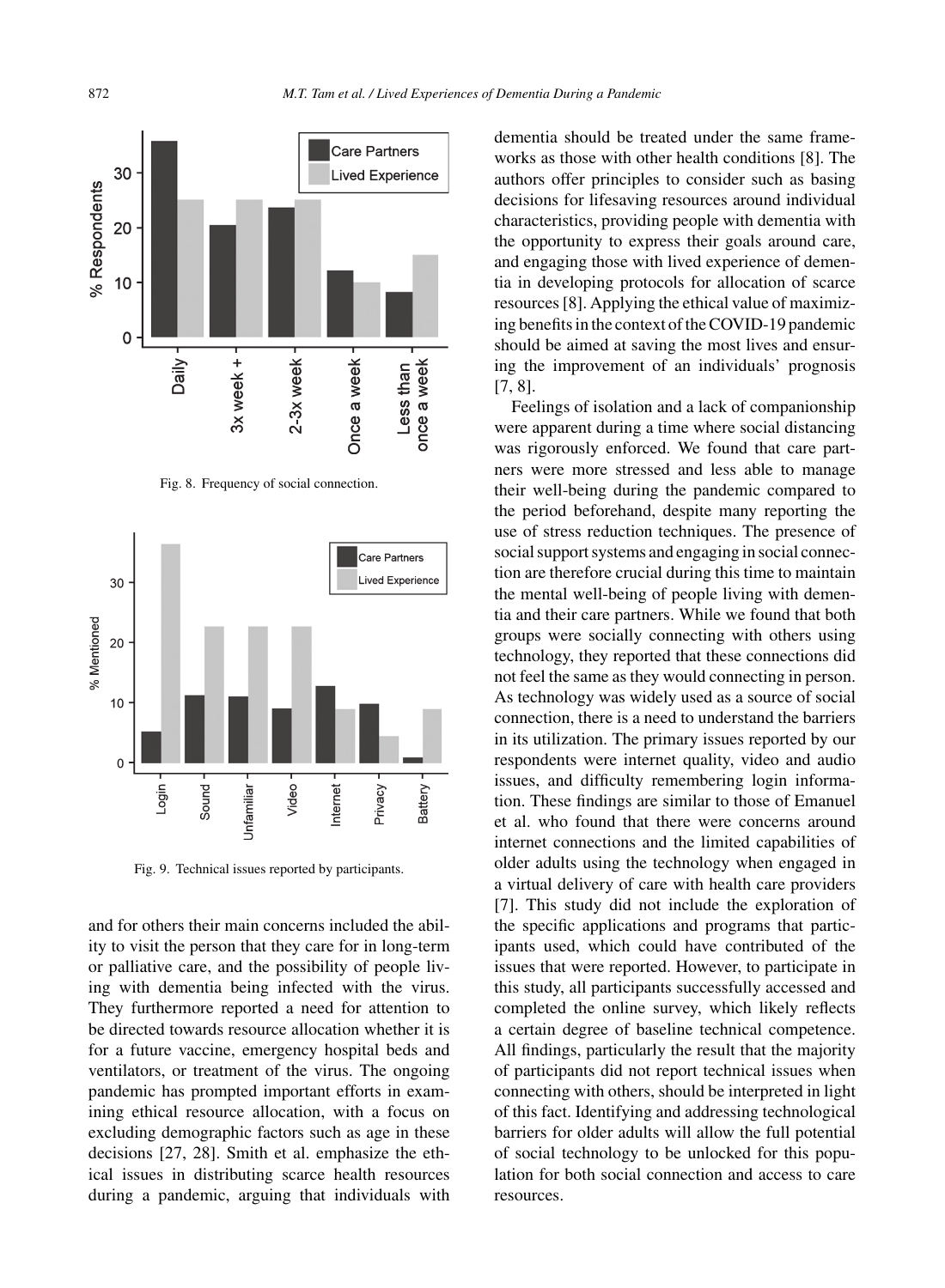Beyond the purpose of social connection, technology provides actual care in forms of telehealth and other assistive technologies. Telehealth methods have successfully been used for assessments at a distance [29], and assistive technologies have been reported to enhance memory and support self-care [30]. An existing body of literature focuses on the usability of technology and applications for people living with dementia [31–34]. In light of the findings from the survey, a review of this literature as it applies to existing and emerging forms technology can help ensure that these solutions reach the highest standards for ease of use for people living with dementia. We recommend that researchers continuously review existing products for suitability for the dementia community using established frameworks [35–38] and provide guidance for the selection for the given applications and platforms. User-friendly guides on using technology and different applications could be developed to provide guidance on how to select suitable platforms and forms of technology for end-users (see example in Supplementary Figure 1).

With the first case of COVID-19 in British Columbia reported on January 23, 2020, public health measures implemented starting March 12, 2020 [3], and the surveys distributed between June 8, 2020 and August 19, 2020, we acknowledge that the crosssectional design of this study could be a limitation. During the time between the first reported case and the time the surveys were completed, public measures, news coverage in the media, and the availability of services and resources may have changed which might have an impact on the results and experiences shared by the participants. From this, it would be interesting to compare results at a different time point and observe any changes in needs and concerns over time.

In this study, we learned from the community of people living with dementia, their families and care partners about their different areas of need. There was an interest in additional information about the pandemic specific to their situation, and ways to better support their social interactions and mental wellbeing. The suggestions given from our participants can inform the ways dementia programs and services implement short-term and long-term changes to better support the community during a challenging time of increased social distancing and feelings of isolation. This reflects the significance of looking at the unintended effects of a global pandemic in order to better manage the care of older adults and people living with dementia at present and in the future.

## **ACKNOWLEDGMENTS**

We would like to acknowledge the Alzheimer Society of B.C., our advisory board members Barbara Lindsay, Michele McCabe, Jennifer Stewart, Judy Illes, Mario Gregorio, and Myrna Norman, and research members of the Neuroscience, Engagement, and Smart Technology (NEST) Lab for their support and contributions during the development and piloting of the survey instrument. We are grateful for the rich discussions that took place in the context of the Alzheimer Society of Canada Covid-19 and Dementia Taskforce which helped populate the list of concerns that were covered in the survey instrument. In particular, we wish to thank Drs. Serge Gauthier and John Fisk.

This work was supported by the Alzheimer Society of B.C.

Authors' disclosures available online [\(https://](https://www.j-alz.com/manuscript-disclosures/20-1114r1) [www.j-alz.com/manuscript-disclosures/20-1114r1\)](https://www.j-alz.com/manuscript-disclosures/20-1114r1).

## **SUPPLEMENTARY MATERIAL**

The supplementary material is available in the electronic version of this article: [https://](https://dx.doi.org/10.3233/JAD-201114) [dx.doi.org/10.3233/JAD-201114](https://dx.doi.org/10.3233/JAD-201114).

#### **REFERENCES**

- [1] World Health Organization, WHO delivers advice and support for older people during COVID-19, [https://www.who.](https://www.who.int/news-room/feature-stories/detail/who-delivers-advice-and-support-for-older-people-during-covid-19) int/news-room/feature-stories/detail/who-delivers-adviceand-support-for-older-people-during-covid-19, Last updated April 3, 2020, Accessed on July 21, 2020.
- [2] Centers for Disease Control and Prevention, Coronavirus Disease 2019: Older Adults, [https://www.cdc.](https://www.cdc.gov/coronavirus/2019-ncov/need-extra-precautions/older-adults.html) gov/coronavirus/2019-ncov/need-extra-precautions/olderadults.html, Last updated August 16, 2020, Accessed on August 16, 2020.
- [3] BC Centre for Disease Control (2020) COVID-19: Where we are. Considerations for next steps, [https://news.gov.bc.](https://news.gov.bc.ca/files/COVID19_Update_Modelling-BROADCAST.pdf) ca/files/COVID19 Update Modelling-BROADCAST.pdf, Last updated on April 17, 2020, Accessed on October 16, 2020.
- [4] BC Centre for Disease Control, COVID-19: Going Forward, [https://news.gov.bc.ca/files/Covid-19](https://news.gov.bc.ca/files/Covid-19_May4_PPP.pdf) May4 PPP.pdf, Last updated on May 4, 2020, Accessed on October 16, 2020.
- [5] Infection prevention and control guidance for long-term care facilities in the context of COVID-19: Interim guidance,<https://apps.who.int/iris/handle/10665/331508> Last updated March 21, 2020, Accessed on July 21, 2020.
- [6] BC Centre for Disease Control, Infection Prevention and Control Requirements for COVID-19 in Long Term Care and Seniors' Assisted Living, [http://www.bccdc.ca/Health-](http://www.bccdc.ca/Health-Info-Site/Documents/COVID19_LongTermCareAssistedLiving.pdf)Info-Site/Documents/COVID19 LongTermCareAssistedLi ving.pdf, Last updated on June 30, 2020, Accessed on October 16, 2020.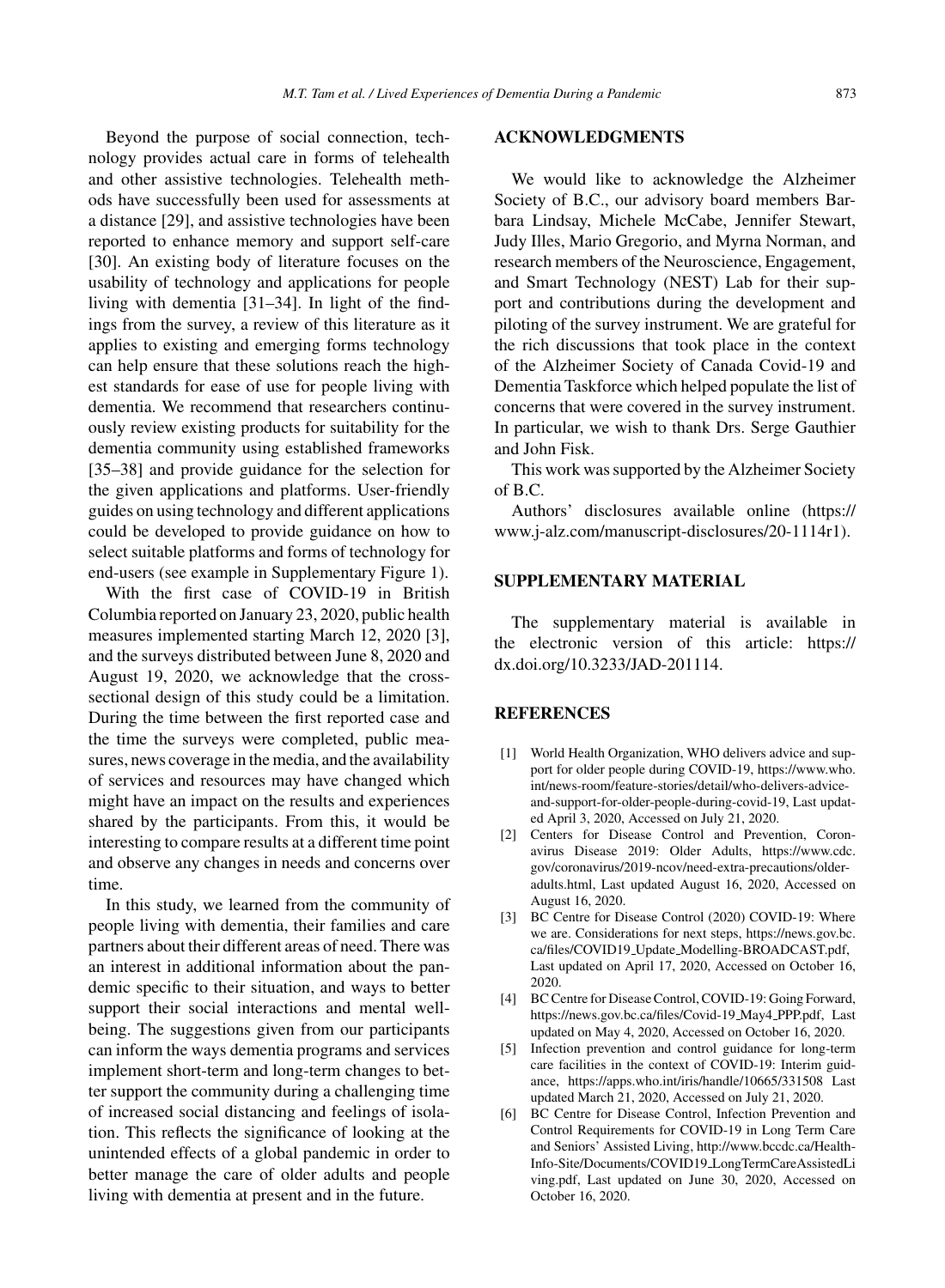- [7] Emanuel EJ, Persad G, Upshur R, Thome B, Parker M, Glickman A, Zhang C, Boyle C, Smith M, Phillips JP (2020) Fair allocation of scarce medical resources in the time of Covid-19. *N Engl J Med* **382**, 2049-2055.
- [8] Smith EE, Couillard P, Fisk JD, Ismail Z, Montero-Odasso M, Robillard JM, Vedel I, Sivananthan S, Gauthier S (2020) Pandemic dementia scarce resource allocation. *Can Geriatr J* **23**, 216-218.
- [9] Kaiser Health News, Surging Health Care Worker Quarantines Raise Concerns As Coronavirus Spreads, https://khn. org/news/surging-health-care-worker-quarantines-raise-co ncerns-as-coronavirus-spreads/, Last updated March 9, 2020, Accessed on July 21, 2020.
- [10] Neurology Today, COVID-19: Prepare for Care-Rationing—Know Your Hospital Policies, [https://journals.](https://journals.lww.com/neurotodayonline/blog/breakingnews/pages/post.aspx?PostID=932) lww.com/neurotodayonline/blog/breakingnews/pages/post. aspx?PostID=932, Last updated April 8, 2020, Accessed July 21, 2020.
- [11] Maharani A, Pendleton N, Leroi I (2019) Hearing impairment, loneliness, social isolation, and cognitive function: Longitudinal analysis using English longitudinal study on ageing. *Am J Geriatr Psychiatry* **27**, 1348-1356.
- [12] Steptoe A, Shankar A, Demakakos P, Wardle J (2013) Social isolation, loneliness, and all-cause mortality in older men and women. *Proc Natl Acad Sci U S A* **110**, 5797-5801.
- [13] Medium, COVID-19 Pandemic Measures: Ethical Consequences of Barring Families From Hospitals and Long-term Care Centers, https://medium.com/@franco.carnevale/co vid-19-pandemic-measures-ethical-consequences-of-barr ing-families-from-hospitals-and-long-term-951b812e7f49, Last updated April 18, 2020, Accessed on July 23, 2020.
- [14] Galveston County The Daily News, Texas City COVID-19 patients receive hydroxychloroquine, https://www.gal vnews.com/news/free/article b59bab46-543a-5116-8e37- 2f330a8fc008.html, Last updated April 6, 2020, Accessed on July 23, 2020.
- [15] Boutoleau-Bretonnière C, Pouclet-Courtemanche H, Gillet A, Bernard A, Deruet AL, Gouraud I, Mazoue A, Lamy E, Rocher L, Kapogiannis D, El Haj M (2020) The effects of confinement on neuropsychiatric symptoms in Alzheimer's Disease during the COVID-19 crisis. *J Alzheimers Dis* **76**, 41-47.
- [16] Naughton SX, Raval U, Pasinetti GM (2020) Potential novel role of COVID-19 in Alzheimer's Disease and preventative mitigation strategies. *J Alzheimers Dis* **76**, 21-25.
- [17] Cipriani G, Fiorino MD (2020) Access to care for dementia patients suffering from COVID-19. *Am J Geriatr Psychiatry* **28**, 796-797.
- [18] Brown EE, Kumar S, Rajji TK, Pollock BG, Mulsant BH (2020) Anticipating and mitigating the impact of the COVID-19 pandemic on Alzheimer's disease and related dementias. *Am J Geriatr Psychiatry* **28**, 712-721.
- [19] Mair FS, Goldstein P, May C, Angus R, Shiels C, Hibbert D, O'connor J, Boland A, Roberts C, Haycox A, Capewell S (2005) Patient and provider perspectives on home telecare: Preliminary results from a randomized controlled trial. *J Telemed Telecare* **11**, 95-97.
- [20] Alzheimer Society Canada, COVID 19 and Dementia Task Force, [https://alzheimer.ca/en/Home/Living-with](https://alzheimer.ca/en/Home/Living-with-dementia/managing-through-covid-19/covid-19-and-dementia-task-force)dementia/managing-through-covid-19/covid-19-anddementia-task-force, Last updated June 16, 2020, Accessed on July 22, 2020.
- [21] Wickham H (2016) *ggplot2: Elegant Graphics for Data Analysis,* Springer International Publishing.
- [22] Hughes ME, Waite LJ, Hawkley LC, Cacioppo JT (2004) A short scale for measuring loneliness in large surveys: Results from two population-based studies. *Res Aging* **26**, 655-672.
- [23] Kouzy R, Abi Jaoude J, Kraitem A, El Alam MB, Karam B, Adib E, Zarka J, Traboulsi C, Akl E, Baddour K (2020) Coronavirus goes viral: Quantifying the COVID-19 misinformation epidemic on Twitter. *Cureus* **12**, e7255.
- [24] Limaye RJ, Sauer M, Ali J, Bernstein J, Wahl B, Barnhill A, [Labrique A \(2020\) Building trust while influencing online](https://khn.org/news/surging-health-care-worker-quarantines-raise-concerns-as-coronavirus-spreads/) COVID-19 content in the social media world. *Lancet Digit Health* **2**, e277-e278.
- [25] O'Connor C, Murphy M (2020) Going viral: Doctors must tackle fake news in the covid-19 pandemic. *Br Med J* **369**, m1587.
- [26] Rosenberg H, Syed S, Rezaie S (2020) The Twitter pandemic: The critical role of Twitter in the dissemination of medical information and misinformation during the COVID-19 pandemic. *CJEM* **22**, 418-421.
- [27] Farrell TW, Ferrante LE, Brown T, Francis L, Widera E, Rhodes R, Rosen T, Hwang U, Witt LJ, Thothala N, Liu SW, Vitale CA, Braun UK, Stephens C, Saliba D (2020) AGS position statement: Resource allocation strategies and age-related considerations in the COVID-19 era and beyond. *J Am Geriatr Soc* **68**, 1136-1142.
- [28] Laventhal N, Basak R, Dell ML, Diekema D, Elster N, Geis G, Mercurio M, Opel D, Shalowitz D, Statter M, Macauley R (2020) The Ethics of creating a resource allo[cation strategy during the COVID-19 pandemic.](https://medium.com/@franco.carnevale/covid-19-pandemic-measures-ethical-consequences-of-barring-families-from-hospitals-and-long-term-951b812e7f49) *Pediatrics* **146**, e20201243.
- [29] Loh PK, Ramesh P, Maher S, Saligari J, Flicker L, Goldswain P (2004) Can patients with dementia be assessed at a distance? The use of Telehealth and standardised assess[ments: Telehealth dementia assessment.](https://www.galvnews.com/news/free/article_b59bab46-543a-5116-8e37-2f330a8fc008.html) *Intern Med J* **34**, 239-242.
- [30] Lorenz K, Freddolino PP, Comas-Herrera A, Knapp M, Damant J (2019) Technology-based tools and services for people with dementia and carers: Mapping technology onto the dementia care pathway. *Dementia* **18**, 725-741.
- [31] Asghar I, Cang S, Yu H (2018) Usability evaluation of assistive technologies through qualitative research focusing on people with mild dementia. *Comput Human Behav* **79**, 192-201.
- [32] Holthe T, Halvorsrud L, Karterud D, Hoel K-A, Lund A (2018) Usability and acceptability of technology for community-dwelling older adults with mild cognitive impairment and dementia: A systematic literature review. *Clin Interv Aging* **13**, 863-886.
- [33] Czaja SJ, Rubert MP (2002) Telecommunications technology as an aid to family caregivers of persons with dementia. *Psychosom Med* **64**, 469-476.
- [34] Nygård L, Starkhammar S (2007) The use of everyday technology by people with dementia living alone: Mapping out the difficulties. *Aging Ment Health* **11**, 144-155.
- [35] Robillard JM, Cleland I, Hoey J, Nugent C (2018) Ethical adoption: A new imperative in the development of technology for dementia. *Alzheimers Dement* **14**, 1104-1113.
- [36] Alm N, Dye R, Gowans G (2003) Designing an interface usable by people with dementia. In *Proceedings of the 2003 Conference on Universal Usability*, Vancouver, British Columbia, Canada, pp. 156-157.
- [37] Meiland F, Innes A, Mountain G, Robinson L, van der Roest H, García-Casal JA, Gove D, Thyrian JR, Evans S, Dröes R-M, Kelly F, Kurz A, Casey D, Szcześniak D, Dening T, Craven MP, Span M, Felzmann H, Tso-